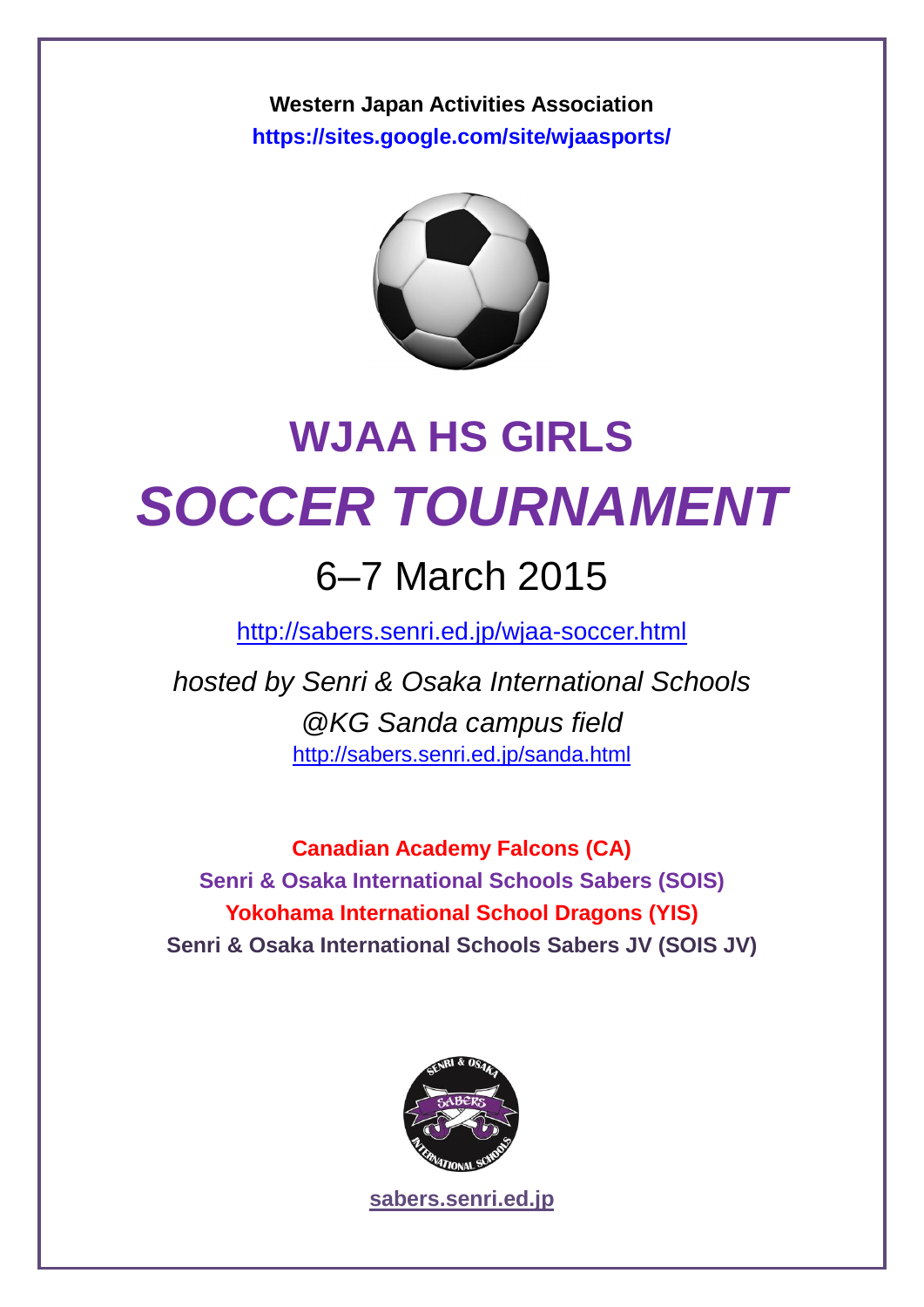

**SENRI & OSAKA INTERNATIONAL SCHOOLS** *welcome all players, coaches, and fans to the*

## *WJAA HS Girls*  **Soccer Championship Tournament**

#### **Players, coaches, and fans:**

*The Sabers welcome you to SOIS in the city of Minoh in northern Osaka. Over the years all WJAA championship tournaments have showcased high quality play on the field and exemplary sportsmanship off it. We anticipate that this tournament will be no different. It is an honor and pleasure to have quality teams from Yokohama, Kobe, and Osaka together in one place for a weekend of friendly competition. We in the Sabers community look forward to showing you some good Osaka hospitality. Please just ask if we can help you in some way.*

*Good luck to all teams. Play hard, play well, play fair.*

#### **Peter Heimer**

*activities director, tournament director Senri & Osaka International Schools pheimer@senri.ed.jp office phone: 072 – 727 – 2137 cell phone: 080 – 1469 – 3788 home phone: 072 – 728 – 7523* 





[sabers.senri.ed.jp](http://sabers.senri.ed.jp/) <http://sabers.senri.ed.jp/wjaa-soccer.html>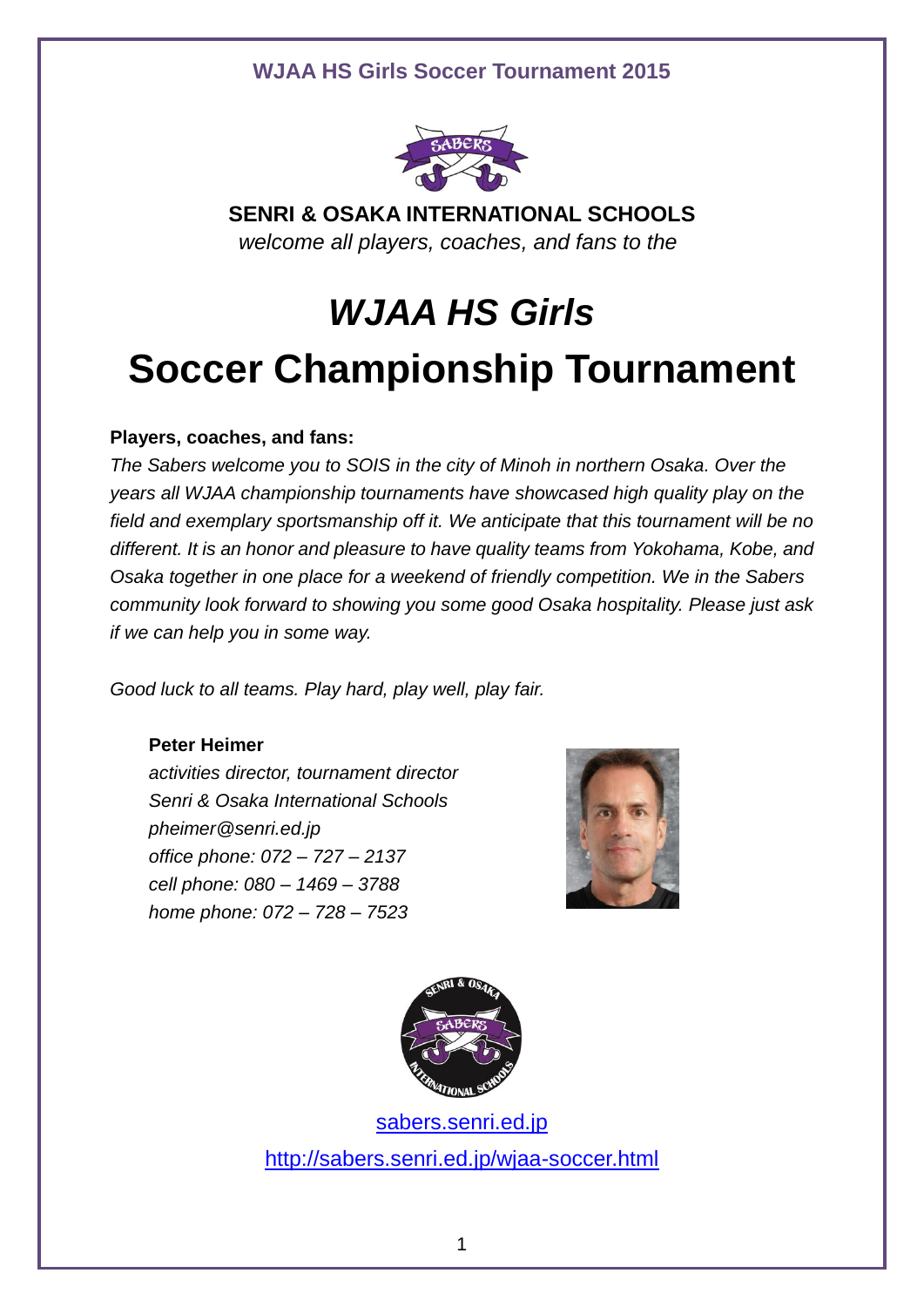

### *WJAA HS Girls*

### **Soccer Championship Tournament**

Friday-Saturday, 6–7 March 2015 2015 年 3 月 6–7 日(金,土) *@SOIS KG Sanda campus field*

| <b>FRIDAY</b>  |                      |  | <b>SATURDAY</b>    |                           |  |
|----------------|----------------------|--|--------------------|---------------------------|--|
| 09:30          | SOIS v YIS           |  | 09:30              | YIS v SOIS JV             |  |
| 10:45          | <b>CA v SOIS JV</b>  |  | 10:45              | <b>CA</b> v SOIS          |  |
| 11:50 break    |                      |  | 11:50 <i>break</i> |                           |  |
|                | 12:45 SOIS JV v SOIS |  | 12:45              | $3^{\text{rd}} \vee 4$ th |  |
| 14:00          | YIS v CA             |  | 14:00              | $1st$ v 2nd               |  |
| $15:15$ finish |                      |  |                    | $15:15$ awards            |  |
|                |                      |  |                    | 15:30 finish              |  |

*4 teams, round-robin play*

*8 matches total, 4 matches per team*

*Pool play results determine seedings for championship round. Team listed first is home team and wears light-colored uniform (if available). 30-minute halves, 5-minute halftime, 5 minutes between matches. Warm up on the side; be ready to take the field and play immediately. Unlimited substitutions.*

> **Trophies for first, second and third place teams. Golden Boot medal to player who scores most goals.**

#### *Good luck to all teams!*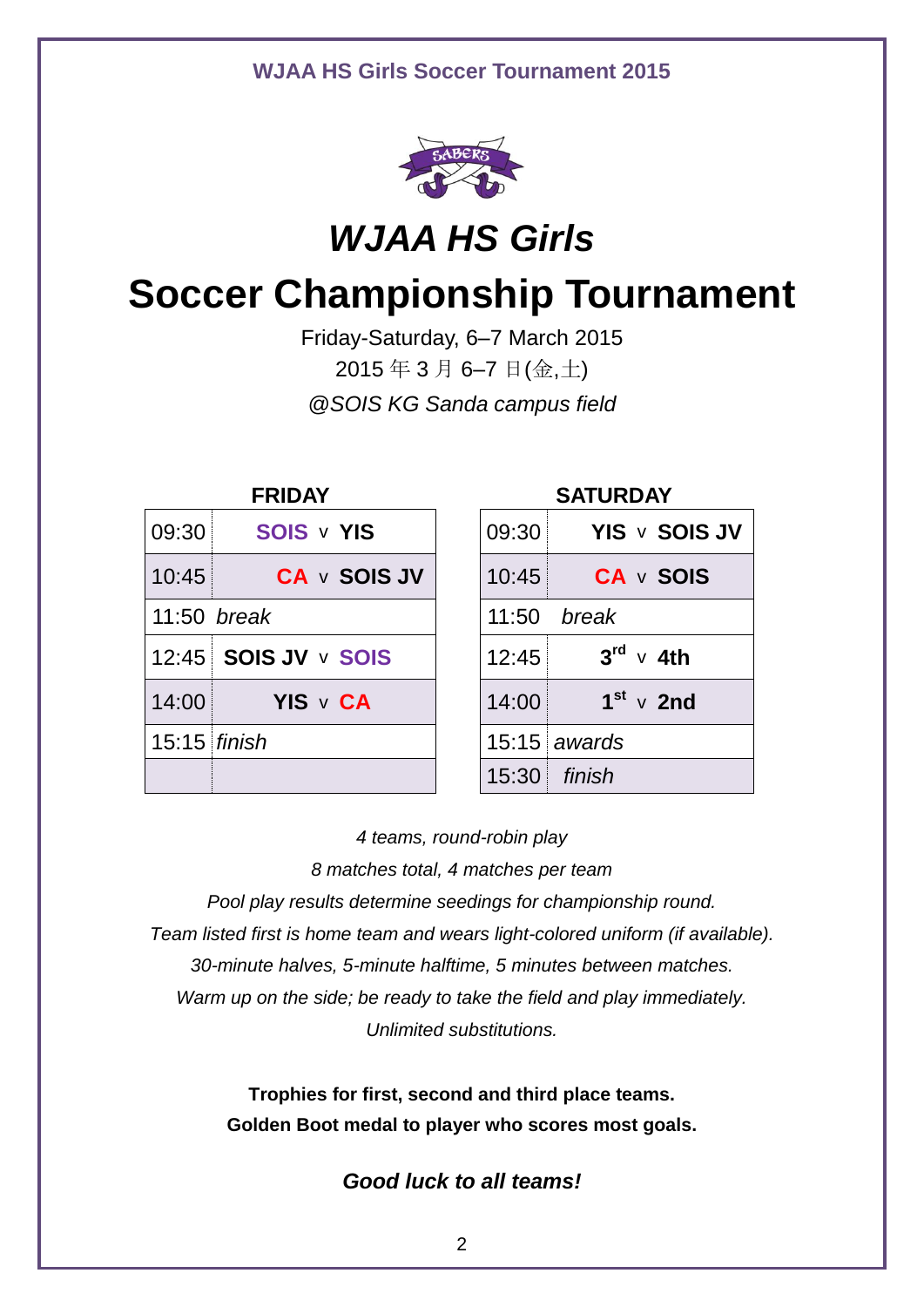#### **REGULATIONS**

- **Pool:** One pool of 4 teams
- **Pool play points:** Win = 3 points; Loss = 0 points; Draw = 1 point.
- **Seeding:** Points from pool play determine seeding for championship round.
- Trophies: 1<sup>st</sup>, 2<sup>nd</sup>, 3<sup>rd</sup>. Top goal scorer Golden Boot.
- **Match length:** 30-minute halves, 5-minute halftime. 5 minutes between matches. Next teams warm up on side and be ready to take field and play immediately.
- **Squad size:** 11 players on the field.
- **Unlimited substitutions:** Only the team in possession may substitute on a throw-in. Either team may substitute on a goal kick, corner kick, or free kick.
- **Extra time:** Only for the final championship match 2 periods of 10 minutes.
- **Penalty kicks:** Only for the two final matches see notes below.
- **Yellow and red cards:** Referees may issue yellow and red cards for foul play, excessive complaining, swearing and/or other unsportsmanlike conduct. A player receiving a **red card** or a **second yellow card** will be **ejected** from that match and only that match (no replacement permitted). Yellow cards do not carry over.
- Behavior or play that is deemed extremely unsportsmanlike may result in ejection from the tournament. The tournament director, after consulting with the player's coaches, will make such a decision.

#### **TIEBREAKERS**

If two teams finish round-robin play with the same number of points, the first tie breaker will be the head-to-head result.

If two teams finish round-robin play with the same number of points and also drew with each other in head-to-head play, or if three or more teams finish round-robin play with the same number of points, the tie breakers below shall be used in the listed order. After any tie-breaker, if two teams remain tied, the head-to-head result is used.

**1. Largest goal differential** in all pool matches.

*(total goals scored minus total goals allowed; maximum 5-goal margin per match)*

- **2.** If a tie still exists, then **most goals scored** in all pool matches. *(maximum 5 goals per match per mercy rule)*
- **3.** If a tie still exists, then **fewest goals allowed** in all pool matches.
- **4.** If a tie still exists, then a **penalty kick shootout** (protocol described below).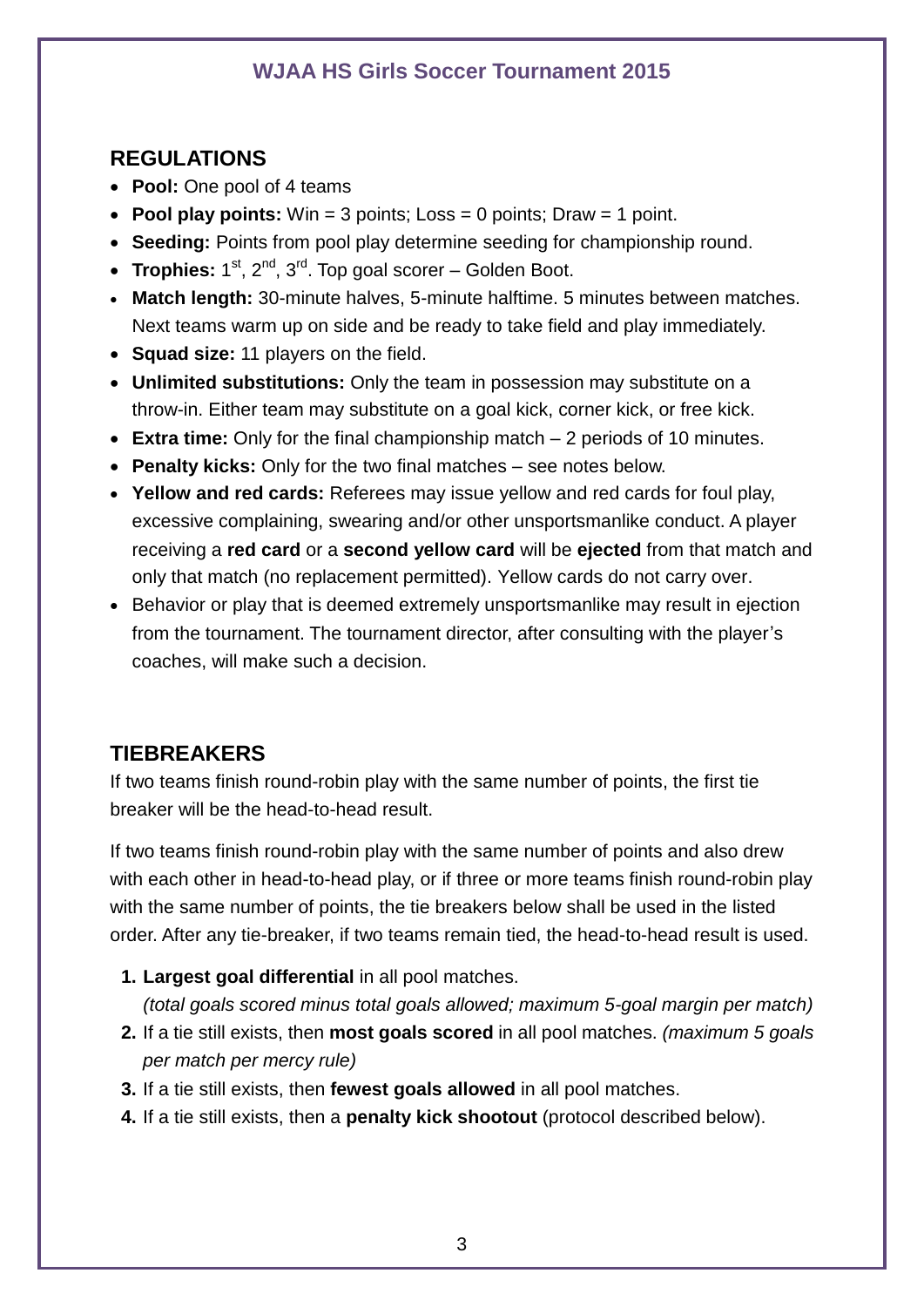#### **PENALTY KICK SHOOTOUT final matches only** (Saturday afternoon)

- PKs will be taken by 5 players (selected from those players who were playing at the end of the match) from each team.
- Winner of a coin flip (or jan ken) chooses to kick first or defer.
- The kicks shall be taken alternately.
- Each kick shall be taken by a different player and all eligible players shall take a kick before any player may take a second kick.
- If, before both teams have taken 5 kicks, one has scored more goals than the other could score from all 5 of its kicks, no more kicks shall be taken.
- If a tie exists after 5 kicks, the goalkeeper may be changed.
- If a tie still exists after 5 kicks, sudden-death penalty kicks will be taken by players who have not already kicked.

#### **INFORMATION FOR VISITING GUESTS**

<http://sabers.senri.ed.jp/visiting-teams.html>

- Vacate rooms entirely by 7:30 AM each morning.
- Move futons to theater lobby area Friday morning.
- Return futons to genkan Saturday morning.
- Origami-style futon folding instructions [here.](http://sabers.senri.ed.jp/uploads/2/1/1/7/21174716/futonfoldinginstructionssois.pdf)
- List of neighborhood shops and restaurants [here.](http://sabers.senri.ed.jp/uploads/2/1/1/7/21174716/sleepoverinfoosaka2015.pdf)

#### **BUS TRANSPORTATION**

All YIS players and some SOIS players will travel to/from Sanda on a large chartered bus. Please be prompt. Do not leave valuables on the bus.

|                 | <b>Depart</b><br>school | <b>Arrive</b><br><b>Sanda</b> | <b>Depart</b><br><b>Sanda</b> | <b>Arrive</b><br>school                | <b>Arrive</b><br>Shin-Osaka |
|-----------------|-------------------------|-------------------------------|-------------------------------|----------------------------------------|-----------------------------|
| <b>Friday</b>   | 07:40                   | 08:50                         | 15:45                         | 17:15<br>stops at <i>千里中央</i> ,<br>北千里 |                             |
| <b>Saturday</b> | 07:40                   | 08:50                         | 16:00                         |                                        | 17:15                       |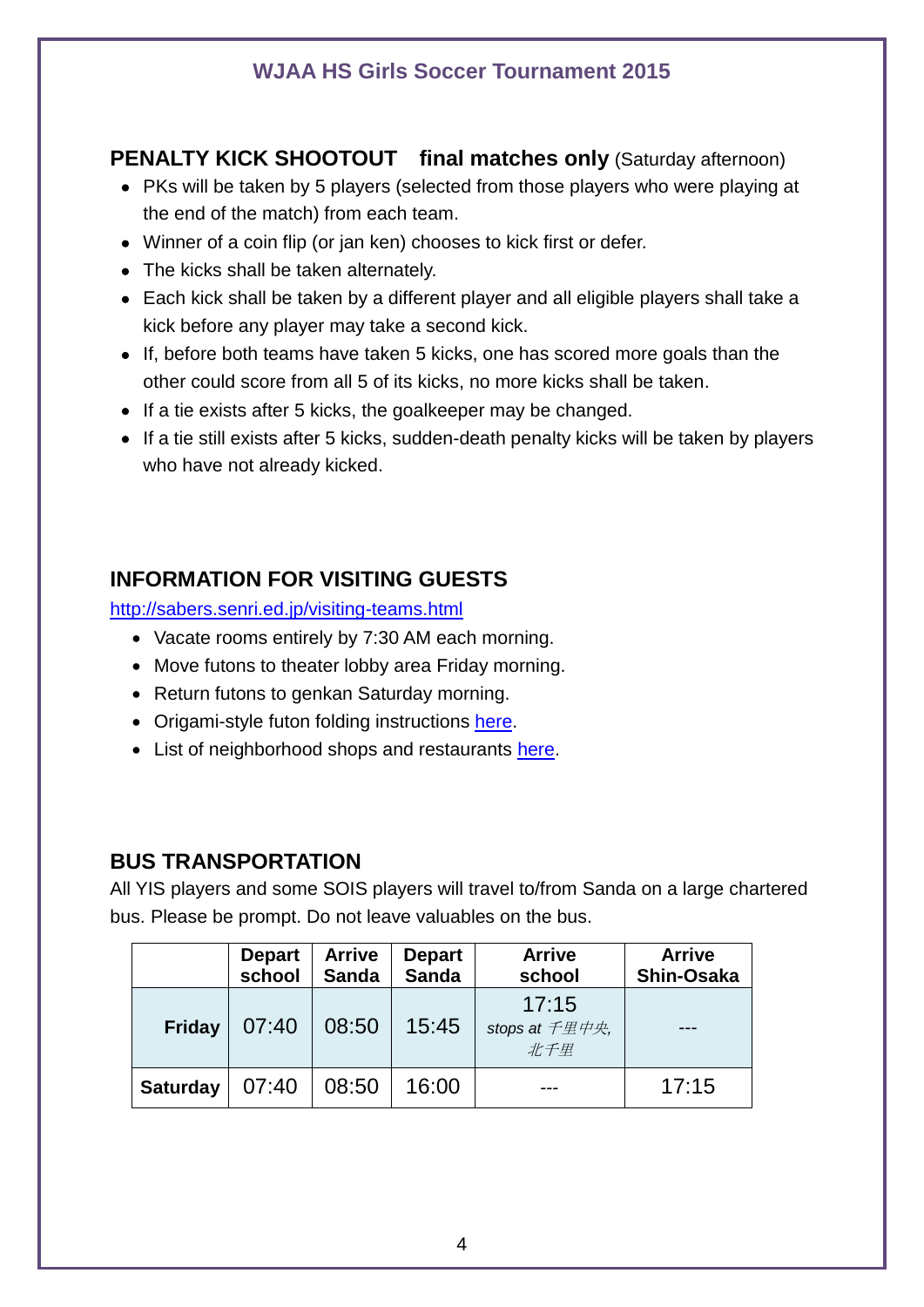#### **KG SANDA FIELD REQUESTS, NOTES**

- No metal spikes, please.
- No food on or around the field.
- Please eat outside the nets.
- Field is 55 meters wide x 90 meters long.
- **Warm-up space** on the side.
- **Hard, sandy surface** conducive to **"carpet burns"** be wary.
- **Changing rooms**: 1st and 2nd floors of nearby building. No restrooms or water in this building. Do not leave valuables behind.
- 2 sets of **restrooms**: one "outdoor" (100m from field); one "indoor" in gym building (400m from field); both with Western and Japanese-style toilets.
- **Gym building:** 400m from field (up stairs; middle of campus) changing room, showers, water fountains, ice machine.
- **No shoes** in gym building.
- **Water:** Please bring your own, or use (safe) tap water from restroom near field, or use water fountains in gym building (400m from field).
- **No food** allowed on or around the field. Please eat outside the net.
- One **convenience store** located opposite campus entrance; 20-minute walk from field.
- **Drink machines** and water fountains on campus.

**Footwear:** Metal spikes are not allowed. Longer hard-plastic spikes for dirt or grass fields are not suitable for this field, a hard artificial surface covered with a thin sprinkling of sand. Medium-length or short molded plastic cleats or turf shoes are better.



#### **Acknowledgements, Thanks**

**It takes a schoolwide effort to conduct a sporting event like this. Many people put forth much effort to help this event succeed. We thank them all.**

*Special thanks to the referees, Sabers coaches, and Mitsuhashi-sensei. A special thank you to all players and coaches. Have a great tournament and enjoy your stay at SOIS. We hope you make new friends and positive memories.*

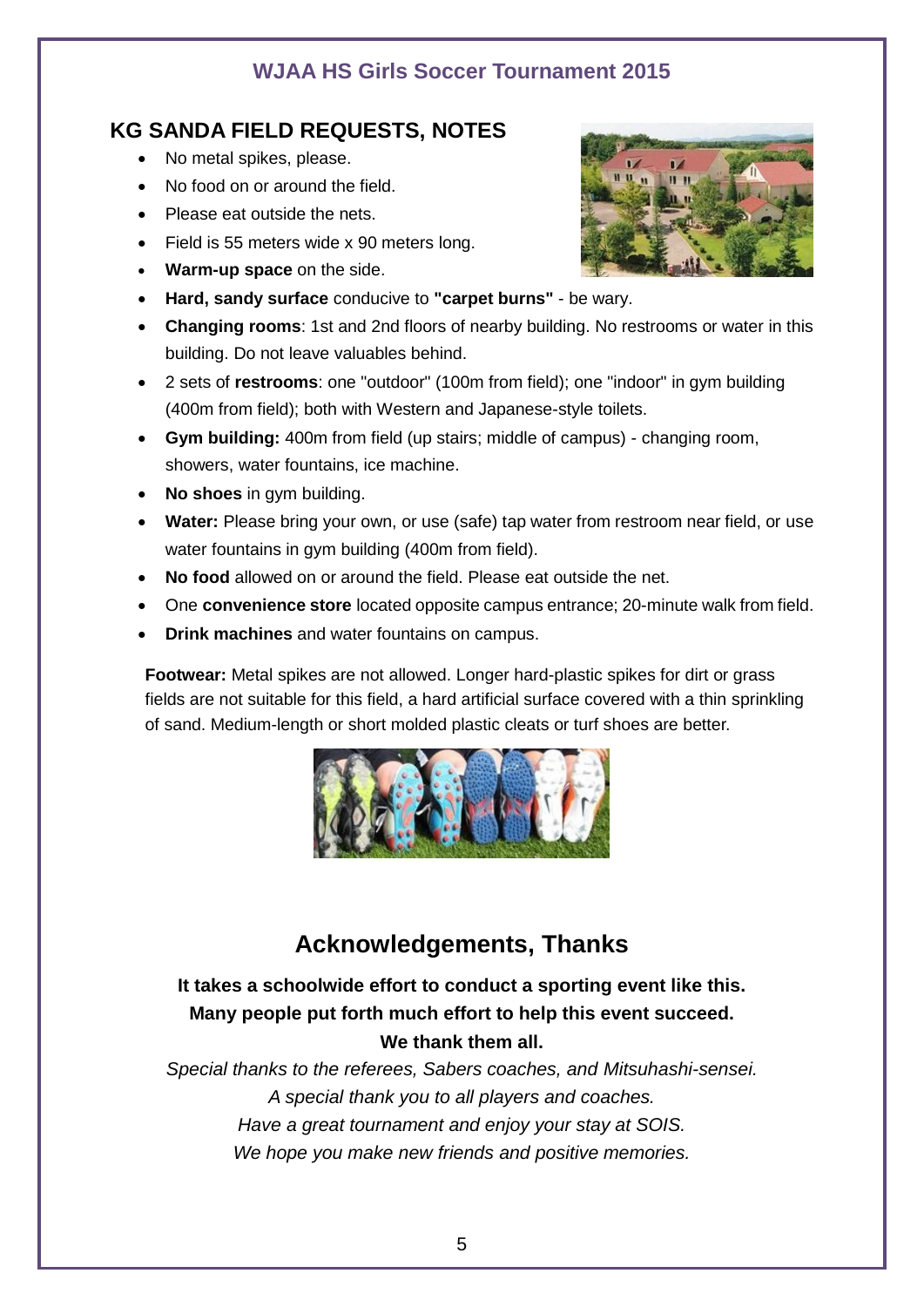#### **SOIS Address, Directions, Phone Numbers**

Senri International School of Kwansei Gakuin (SIS) Osaka International School of Kwansei Gakuin (OIS) Onohara-Nishi 4-4-16, Minoh-shi, Osaka-fu 562-0032 JAPAN 関西学院千里国際中等部・高等部 関西学院大阪インターナショナルスクール 〒562-0032 大阪府箕面市小野原西 4-4-16 TEL.072-727-5050 FAX.072-727-5055 [www.senri.ed.jp](http://www.senri.ed.jp/)

*[Directions to SOIS](http://www.senri.ed.jp/site/index.php?option=com_content&view=article&id=57&Itemid=278&lang=en) can be found on the SOIS school website – [www.senri.ed.jp.](http://www.senri.ed.jp/)*

- *From Shin-Osaka: Midosuji Line (red) north to Senri-Chuo, final stop (¥320; 13 min.).*
- *From Senri-Chuo: taxi – 10 minutes, about ¥1600. Tell driver: Senri Kokusai Gakuin, Onohara-Nishi. (Bus is cheaper – ¥220 – but slower and less frequent.)*

#### **Taxi phone numbers**

*Please call either of these taxi companies for rides from school.* 

- Hankyu: 06–6864–1111
- Miraito: 072–627–0123

#### **Important phone numbers**

**Mr. Peter Heimer** 080–1469–3788; office: 072–727–2137 *activities director, tournament director*

**Mr. Toshifumi Mitsuhashi** 080–3034–3005 *assistant activities director, assistant tournament director*

**Mr. Stephen Frater** 090–3969–0516 *Sabers HS girls soccer head coach*



*[sabers.senri.ed.jp](http://sabers.senri.ed.jp/)*